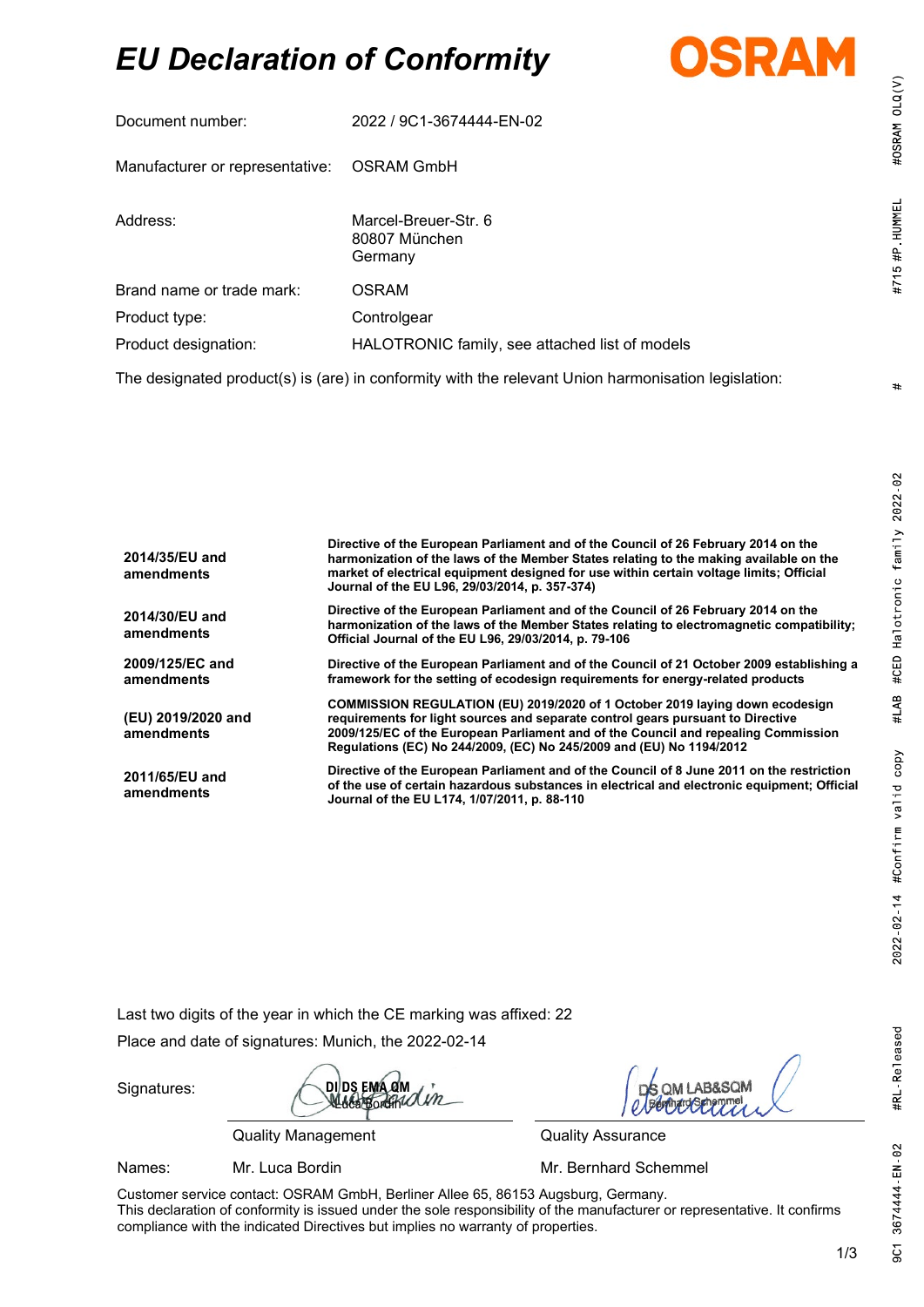Document number: 2022 / 9C1-3674444-EN-02

with the following European Standard(s) or other specifications.

with the following European Standard(s) or other specifications.

If not elsewhere/otherwise indicated the edition/amendment as referenced below applies.

**EN 61347-1: 2015** Lamp controlgear — Part 1: General and safety requirements



low voltage supply systems, for

#OSRAM OLQ(V) #715 #P HUMMEL

> $#$ #CED Halotronic family 2022-02

#LAB

2022-02-14 #Confirm valid copy

#RL Released

3674444 EN 02

9C1

| If not elsewhere/otherwise indicated the edition/amendment as referenced below applies. |                                                                                                                                                                                                                                                                      |
|-----------------------------------------------------------------------------------------|----------------------------------------------------------------------------------------------------------------------------------------------------------------------------------------------------------------------------------------------------------------------|
| EN 55015:2013 + A1:2015                                                                 | Limits and methods of measurement of radio disturbance characteristics of<br>electrical lighting and similar equipment                                                                                                                                               |
| EN IEC 61000-3-2:2014                                                                   | Electromagnetic compatibility (EMC) — Part 3-2: Limits — Limits for harmonic<br>current emissions (equipment input current $\leq$ 16 A per phase)                                                                                                                    |
| EN 61000-3-3: 2013                                                                      | Electromagnetic compatibility (EMC) — Part 3-3: Limits — Limitation of voltage<br>changes, voltage fluctuations and flicker in public low voltage supply systems, f<br>$\alpha$ outponent with rated ourrant $\leq$ 1.6 A par phase and not outported to conditional |

The conformity of the designated product(s) with the provisions of this European Directive is given by the compliance

**EN 61347-2-2: 2012** Lamp controlgear — Part 22: Particular requirements for d. c. or a. c. supplied

The conformity of the designated product(s) with the provisions of this European Directive is given by the compliance

electronic step-down convertors for filament lamps

equipment with rated current ≤ 16 A per phase and not subjected to conditional connection **EN 61547: 2009** Equipment for general lighting purposes — EMC immunity requirements

#### **2009/125/EC and amendments**

**2014/35/EU and amendments**

**2014/30/EU and amendments**

The conformity of the designated product(s) with the provisions of this European Directive is given by the compliance with the following European Standard(s) or other specifications.

If not elsewhere/otherwise indicated the edition/amendment as referenced below applies.

### **(EU) 2019/2020 and amendments**

The conformity of the designated product(s) with the provisions of this European Directive is given by the compliance with the following European Standard(s) or other specifications. If not elsewhere/otherwise indicated the edition/amendment as referenced below applies.

**EN 62442-3:2014 + A11:2017** Energy performance of lamp controlgear –Part 3: Controlgear for halogen lamps and LED modules – Method of measurement to determine the efficiency of the controlgear

#### **2011/65/EU and amendments**

The conformity of the designated product(s) with the provisions of this European Directive is given by the compliance with the following European Standard(s) or other specifications.

If not elsewhere/otherwise indicated the edition/amendment as referenced below applies.

**EN IEC 63000:2018** Technical documentation for the assessment of electrical and electronic products with respect to the restriction of hazardous substances